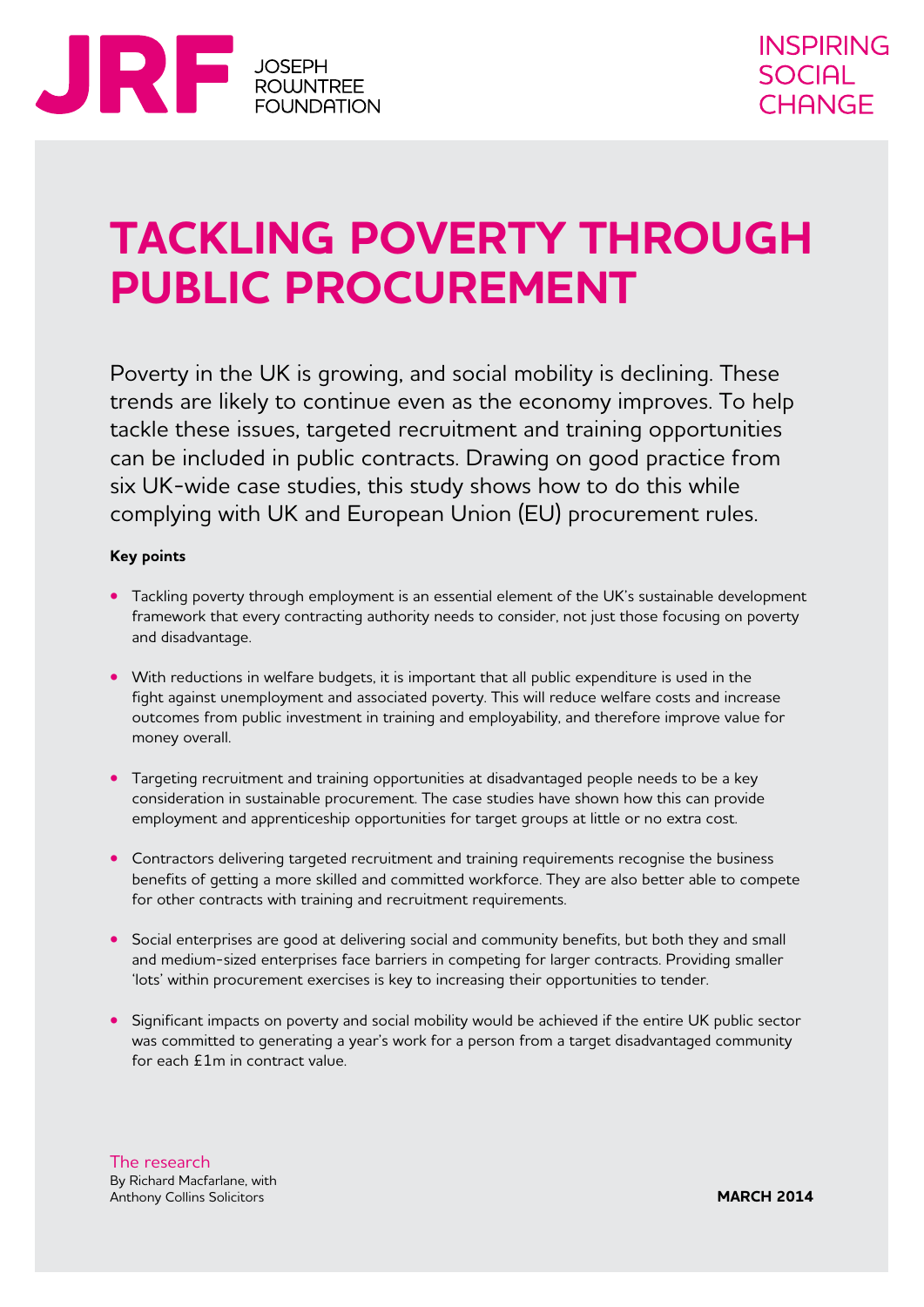# **BACKGROUND**

The UK is experiencing a growth in poverty and a decline in social mobility, which is likely to continue even as the economy improves. Targeted recruitment and training opportunities in public contracts can help to address these issues. Using good practice from six case studies, this study illustrates how this can be done, while complying with UK and European Union (EU) procurement rules.

# **Policy basis**

Tackling poverty through employment is an essential part of sustainable development. Personal well-being, social cohesion and inclusion, and opportunities for all are part of the UK's principles for sustainable development that all contracting authorities need to consider, not just those focusing on tackling poverty and disadvantage. Targeted recruitment and training, and procurement which is more 'friendly' towards small and medium-sized enterprises (SMEs) are key considerations in sustainable procurement.

## **Glasgow Housing Association (GHA): Housing improvement contracts**

GHA has always included recruitment and training targets in its construction tenders. Through 35 contracts, 1,158 apprentices and trainees have obtained nearly 60,000 weeks of employment – 11.4% of the total labour – while residents of the city's most deprived areas have taken 48% of these opportunities.

## **Birmingham City Council: Library of Birmingham**

The council included jobs and skills requirements as conditions in the £193m library contract. This resulted in 306 jobs for Birmingham residents, including 82 apprenticeships. Residents of priority areas took 54% of these opportunities.

Processes for sustainable procurement in England are relatively weak on these social measures to help address poverty. The Scottish and Welsh devolved governments have more highly-developed policies and practices. The Public Services (Social Value) Act 2012 has the potential to improve the position in England, but is limited in scope – it does not cover construction, supplies and smaller services contracts. The scope can be widened through adopting policies for social and community benefits as part of each contracting authority's sustainable procurement policy. 'Social and community benefits' refers to innovative contract requirements that aim to achieve social, economic or environmental benefits for a target community. Facilitating change is a major part of innovation, and will be more effective if contracting authorities are supported, encouraged and rewarded through key parts of the delivery process. For example, Value Wales provides training on community benefits for the public sector and a web-based community benefits mailbox where procurement teams can post questions and get advice.

# **Good practice**

The case studies provided excellent examples of public bodies which have adopted policies and procurement processes for delivering social and community benefits that help reduce poverty. This good practice has largely been developed in construction contracts, but can be applied to services contracts by developing suitable specifications and targets. Knowsley Metropolitan Borough Council (MBC) has pioneered a council-wide response to the Social Value Act 2012.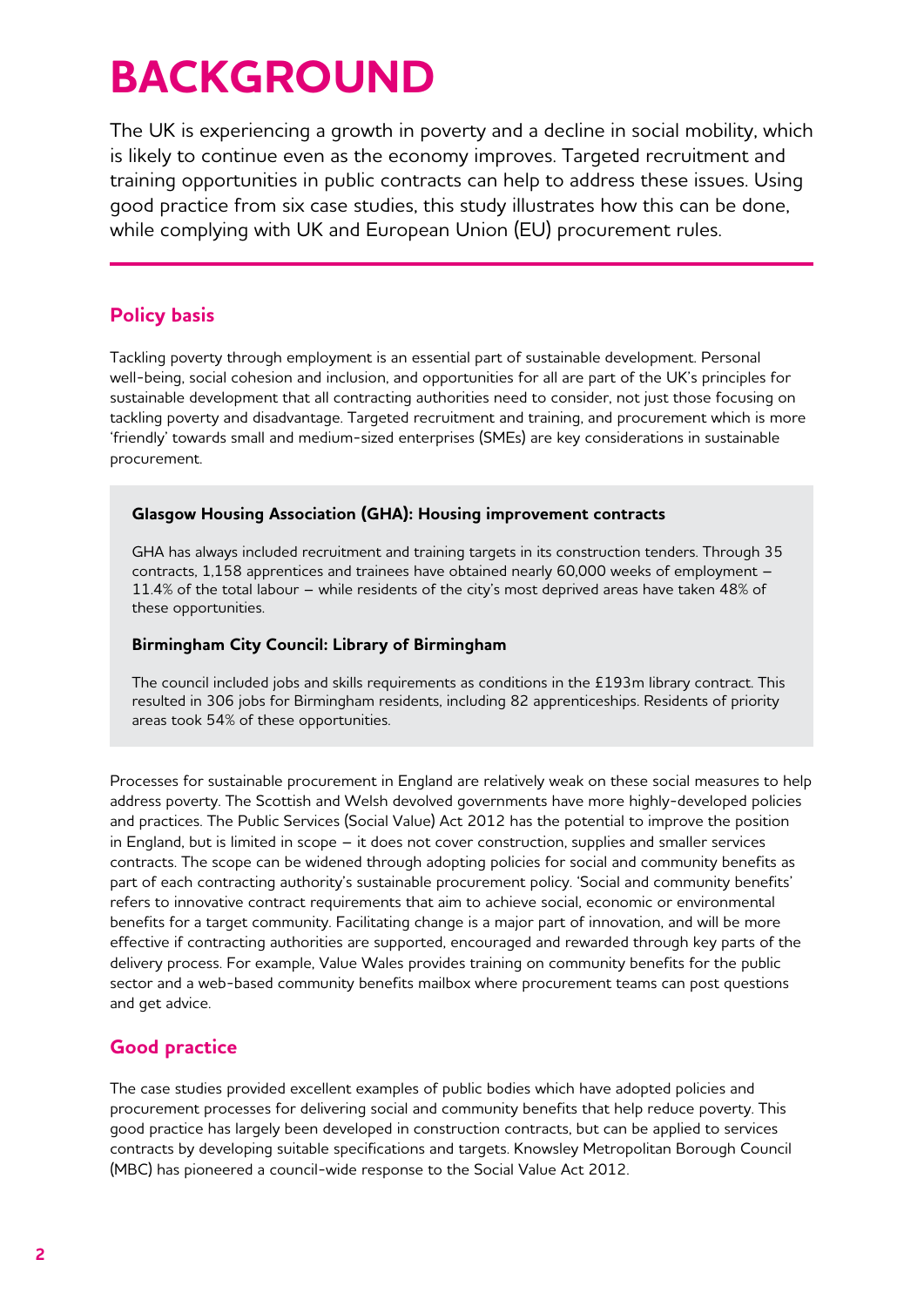#### **Knowsley MBC: Delivering social growth**

Knowsley's Social Value framework is part of a wider programme for social growth that aims to create a more resilient, self-reliant community that can thrive without full dependence on the council and its services. It applies to all relevant council activities, including in-house services and asset transfers, not just procurement.

Targeted recruitment and training requirements can be delivered at little or no extra cost, and the best contractors on a range of quality measures also score highly on this requirement. Contractors are willing to deliver social and community benefits and get better at doing so over time, in part because they recognise the business benefits

### **Glasgow Housing Association**

Recent tender exercises have indicated contractors' growing understanding and support for the community benefits approach. Many find imaginative ways to meet the targets even where the type of work makes this difficult. This is partly because they have seen the business benefits: they get a better, more committed workforce and are more able to compete for other contracts that include employment and training requirements.

UK and EU frameworks support the inclusion of social and community benefits in public procurement, provided this does not disadvantage non-local bidders. Drafting of the specification can accommodate this, typically by requiring the successful contractor to work with named local agencies linked to the targeted community. EU requirements on the freedom of labour movement do not prohibit public bodies from targeting recruitment activity at selected areas or agencies working in a target area, or asking their contractors to do likewise. Any named agency must be open to nationals of other EU countries, who must receive equal treatment to UK nationals. However, the agency can be pro-active about getting registrations from a target community. The availability of local agencies committed to developing employability within the target community and supporting employers to recruit from this population is therefore the key to success.

### **Derry City Council's Kickstart to Work programme**

Kickstart's strength is the process for getting into the most disadvantaged communities and helping residents to apply for opportunities arising through contracts. The Peace Bridge project used Kickstart's job-brokerage service to employers to help them recruit long-term unemployed people from the most deprived communities. The volume of applications and successful appointments revealed the talent within disadvantaged communities.

Social enterprises are good at delivering social and community benefits, but face barriers in competing for larger contracts. More would be achieved by including social/community benefit requirements in larger contracts, which private companies mostly deliver. The barriers to social enterprises participating in public procurement exercises are similar to those facing other small and medium-sized enterprises (SMEs). Providing some smaller 'lots' within procurement contracts is key to increasing tendering opportunities for social enterprises and SMEs.